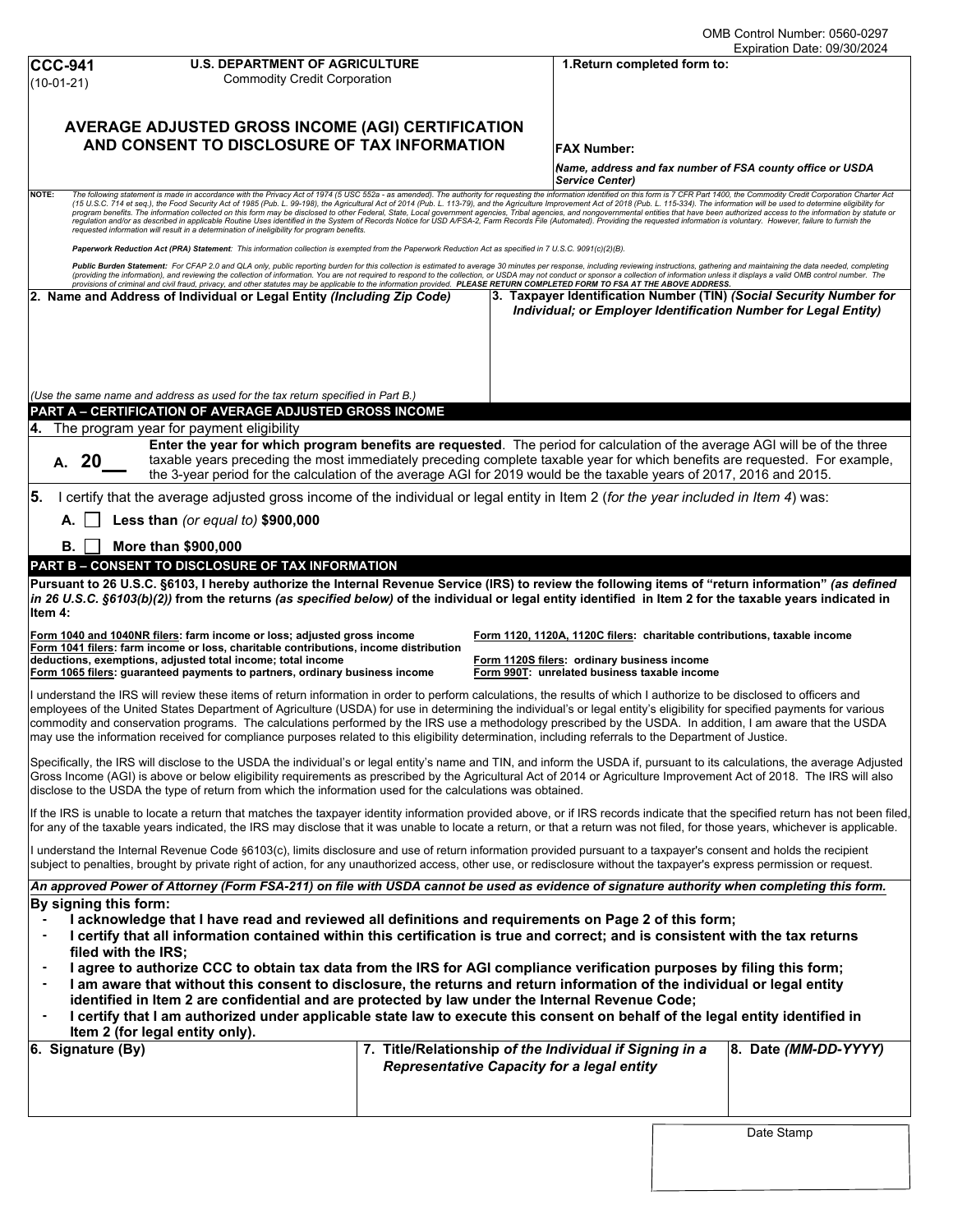### **GENERAL INFORMATION ON AVERAGE ADJUSTED GROSS INCOME – PART A**

Individuals or legal entities that receive benefits under most programs administered by CCC cannot have incomes that exceed a certain limit set by law. For entities, both the entity itself, and its members cannot exceed the income limitation. If a member, whether an individual or an entity, of an entity exceeds the limitation, payments to that entity will be commensurately reduced according to that member's direct or indirect ownership share in the entity. (All members of the entity must also submit this form to verify income the limitation is met.)

**Adjusted Gross Income** is the individual's or legal entity's IRS**-**reported adjusted gross income consisting of both farm and nonfarm income. A three-year average of that income will be computed for the three years of the relevant base period identified on the first page of this form to determine eligibility for the applicable program year. Individuals or legal entities with average **adjusted gross income** greater than \$900,000 shall be ineligible for all payments and benefits under the commodity, price support, disaster assistance, and conservation programs .

## **HOW TO DETERMINE ADJUSTED GROSS INCOME (AGI)**

**Individual** – Internal Revenue Service (IRS) Form 1040 filers, specific lines on that form represent the adjusted gross income and the income from farming, ranching, or forestry operations.

**Trust or Estate** – the adjusted gross income is the total income and charitable contributions reported to IRS.

**Corporation –** the adjusted gross income is the total of the final taxable income and any charitable contributions reported to IRS.

Limited Partnership (LP), Limited Liability Company (LLC), Limited Liability Partnership (LLP) or Similar Entity - the adjusted gross income is the total income from trade or business activities plus guaranteed payments to the members as reported to the IRS.

**Tax-exempt Organization –** the adjusted gross income is the unrelated business taxable income excluding any income from non-commercial activities as reported to the IRS.

### **HOW TO DETERMINE AVERAGE ADJUSTED GROSS INCOME**

The period for calculation of the average AGI will be of the three taxable years preceding the most immediately preceding complete taxable year for which benefits are requested. This table shows examples for applicable years to be used in determining average AGI.

| IF the crop year is | <b>THEN</b> Average AGI will be based on the following years |
|---------------------|--------------------------------------------------------------|
| 2019                | 2017, 2016, and 2015                                         |
| 2020                | 2018, 2017, and 2016                                         |
| 2021                | 2019, 2018, and 2017                                         |
| 2022                | 2020, 2019, and 2018                                         |
| 2023                | 2021, 2020, and 2019                                         |

### **GENERAL INFORMATION ON CONSENT TO DISCLOSURE OF TAX INFORMATION – PART B**

This consent allows IRS's access to, and use of, certain items of return information to perform calculations, using a methodology prescribed by the USDA, that will assist USDA in its verification of a program participant's compliance with the adjusted gross income (AGI) limitations necessary for participation in, and receipt of, commodity, conservation, price support or disaster program benefits. This consent also permits the USDA to receive certain items of return information for its eligibility determination.

This consent authorizes the disclosure of these items of return information for only the time period specified. Each item of information requested on this form is needed for the IRS to (1) locate, and verify, your tax information; (2) perform the requisite Average AGI calculations; and (3) provide the USDA with the legal entity's name and Taxpayer Identification Number (TIN), the type of return from which the specified items were located for use in the calculation, and whether or not the average AGI is above or below eligibility requirements. The IRS will not provide the USDA with any of the items specified on this consent form that it uses to perform the calculations or the average AGI figure.

This form can only be signed by the person authorized under state law to sign this consent for the legal entity identified in Item 2. *An approved Power of Attorney (Form FSA-211) on file with USDA cannot be used as evidence of signature authority when completing this form.*

Internal Revenue Code, §6103(c), limits disclosure and use of return information received pursuant to the taxpayer's consent and holds the recipient subject to penalties for any unauthorized access, other use, or redisclosure without the taxpayer's express permission or request.

|    | Item No./Field name                                 | <b>Instruction</b>                                                                                                                                                                                                                                                                            |  |  |  |
|----|-----------------------------------------------------|-----------------------------------------------------------------------------------------------------------------------------------------------------------------------------------------------------------------------------------------------------------------------------------------------|--|--|--|
| 1. | <b>Return Completed Form</b><br>Τo                  | Enter the name, address and fax number of the FSA county office or USDA service center where the completed<br>CCC-941 will be submitted.                                                                                                                                                      |  |  |  |
| 2. | Person or Legal Entity's<br><b>Name and Address</b> | Enter the person's or legal entity's name and address for commodity, conservation, price support, or disaster program<br>benefits. Enter the name and address as it appeared on the IRS tax returns filed for the taxable years specified in<br>ltem 4.                                       |  |  |  |
| 3. | <b>Taxpayer Identification</b><br><b>Number</b>     | In the format provided, enter the complete taxpayer identification number of the person or legal entity identified in Item 2.<br>This will be either a Social Security Number or Taxpayer Identification Number.                                                                              |  |  |  |
| 4. | <b>Program Year</b>                                 | Enter the year for which program benefits are being requested. The program year entered determines the 3-year period<br>used for the calculation of the average adjusted gross income (AGI) for payment eligibility and the years for which this<br>consent allows access to tax information. |  |  |  |
| 5. | <b>Average Adjusted Gross</b><br><b>Income</b>      | Select the box next to the response that describes the <b>average adjusted gross income</b> for the applicable 3-year period<br>for the program year entered in Item 4. Select only one response.                                                                                             |  |  |  |
| 6. | <b>Signature</b>                                    | Read the acknowledgments, responsibilities and authorizations, before affixing your signature.                                                                                                                                                                                                |  |  |  |
|    |                                                     | Power of Attorney (Form FSA-211) on file with USDA cannot be used as evidence of signature authority.                                                                                                                                                                                         |  |  |  |
| 7. | <b>Title/Relationship</b>                           | Enter title or relationship to the legal entity identified in Item 2.                                                                                                                                                                                                                         |  |  |  |
| 8. | <b>Date</b>                                         | Enter the signature date in month, day and year.                                                                                                                                                                                                                                              |  |  |  |
|    |                                                     | This form must be returned to FSA within 90 days of the signature date for the consent to be valid.                                                                                                                                                                                           |  |  |  |

# **INSTRUCTIONS FOR COMPLETION OF CCC-941**